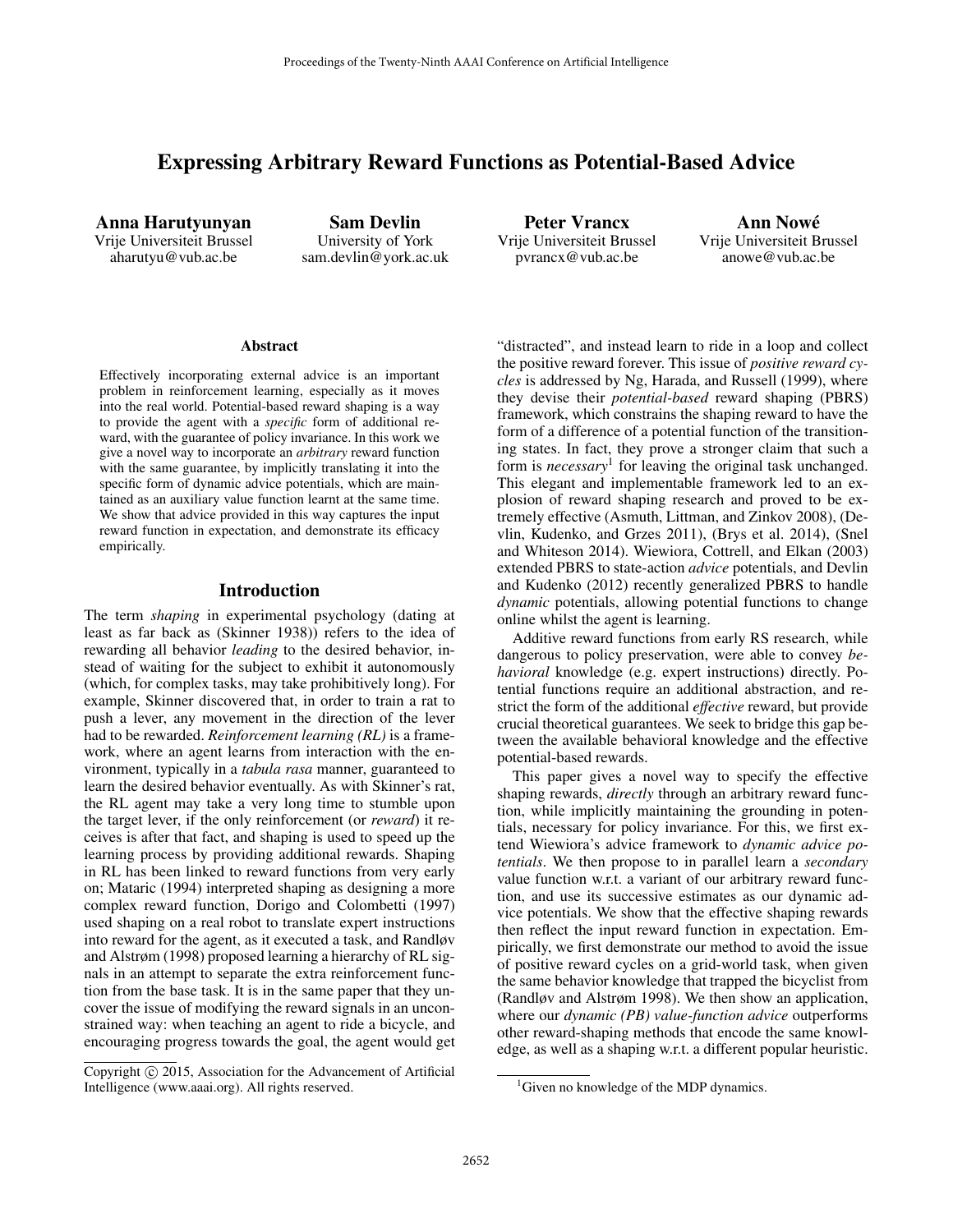# Background

We assume the usual reinforcement learning framework (Sutton and Barto 1998), in which the *agent* interacts with its Markovian *environment* at discrete time steps  $t =$ 1, 2, . . .. Formally, a *Markov decision process (MDP)* (Puterman 1994) is a tuple  $\mathcal{M} = \langle \mathcal{S}, \mathcal{A}, \gamma, \mathcal{T}, \mathcal{R} \rangle$ , where: S is a set of *states*, *A* is a set of *actions*,  $\gamma \in [0, 1]$  is the *discounting factor*,  $\mathcal{T} = \{P_{sa}(\cdot) | s \in \mathcal{S}, a \in \mathcal{A}\}\$ are the next state *transition probabilities* with  $P_{sa}(s')$  specifying the probability of state  $s'$  occuring upon taking action  $\alpha$  from state s,  $\mathcal{R}$  :  $\mathcal{S} \times \mathcal{A} \rightarrow \mathbb{R}$  is the *expected reward* function with  $\mathcal{R}(s, a)$  giving the expected (w.r.t. T) value of the reward that will be received when a is taken in state s.  $R(s, a, s')^2$ and  $r_{t+1}$  denote the components of R at transition  $(s, a, s')$ and at time  $t$ , respectively.

A (stochastic) Markovian *policy*  $\pi : S \times A \rightarrow \mathbb{R}$  is a probability distribution over actions at each state, so that  $\pi(s, a)$ gives the probability of action  $\alpha$  being taken from state  $\alpha$ under policy  $\pi$ . We will use  $\pi(s, a) = 1$  and  $\pi(s) = a$  interchangeably. Value-based methods encode policies through *value functions (VF)*, which denote expected cumulative reward obtained, while following the policy. We focus on *state-action* value functions. In a discounted setting:

$$
Q^{\pi}(s, a) = \mathbb{E}_{\mathcal{T}, \pi} \Big[ \sum_{t=0}^{\infty} \gamma^t r_{t+1} | s_0 = s, a_0 = a \Big]
$$
 (1)

We will omit the subscripts on  $E$  from now on, and imply all expectations to be w.r.t.  $\mathcal{T}, \pi$ . A (deterministic) *greedy* policy is obtained by picking the action of maximum value at each state:

$$
\pi(s) = \underset{a}{\arg\max} Q(s, a) \tag{2}
$$

A policy  $\pi^*$  is *optimal* if its value is largest:

$$
Q^*(s,a) = \sup_{\pi} Q^{\pi}(s,a), \forall s,a
$$

When the Q-values are accurate for a given policy  $\pi$ , they satisfy the following recursive relation (Bellman 1957):

$$
Q^{\pi}(s, a) = \mathcal{R}(s, a) + \gamma \mathbb{E}[Q^{\pi}(s', a')]
$$
 (3)

The values can be learned incrementally by the following update:

$$
Q_{t+1}(s_t, a_t) = Q_t(s_t, a_t) + \alpha_t \delta_t \tag{4}
$$

where  $Q_t$  denotes an estimate of  $Q^{\pi}$  at time  $t, \alpha_t \in (0, 1)$ is the learning rate at time  $t$ , and

$$
\delta_t = r_{t+1} + \gamma Q_t(s_{t+1}, a_{t+1}) - Q_t(s_t, a_t)
$$
 (5)

is the *temporal-difference (TD) error* of the transition, in which  $a_t$  and  $a_{t+1}$  are both chosen according to  $\pi$ . This process is shown to converge to the correct value estimates (the *TD-fixpoint*) in the limit under standard approximation conditions (Jaakkola, Jordan, and Singh 1994).

## Reward Shaping

The most general form of reward shaping in RL can be given as modifying the reward function of the underlying MDP:

$$
R'=R+F
$$

where  $R$  is the (transition) reward function of the base problem, and F is the *shaping* reward function, with  $F(s, a, s')$  giving the additional reward on the transition  $(s, a, s')$ , and  $f_t$  defined analogously to  $r_t$ . We will always refer to the framework as *reward shaping*, and to the auxiliary reward itself as *shaping reward*.

PBRS (Ng, Harada, and Russell 1999) maintains a potential function  $\Phi : \mathcal{S} \to \mathbb{R}$ , and constrains the shaping reward function  $F$  to the following form:

$$
F(s, s') = \gamma \Phi(s') - \Phi(s)
$$
 (6)

where  $\gamma$  is the discounting factor of the MDP. Ng et al (1999) show that this form is both necessary and sufficient for policy invariance.

Wiewiora et al (2003) extend PBRS to *advice* potential functions defined over the joint state-action space. Note that this extension adds a dependency of  $F$  on the policy being followed (in addition to the executed transition). The authors consider two types of advice: look-ahead and lookback, providing the theoretical framework for the former:

$$
F(s, a, s', a') = \gamma \Phi(s', a') - \Phi(s, a)
$$
 (7)

Devlin and Kudenko (2012) generalize the form in Eq. (6) to dynamic potentials, by including a time parameter, and show that all theoretical properties of PBRS hold.

$$
F(s, t, s', t') = \gamma \Phi(s', t') - \Phi(s, t)
$$
 (8)

# From Reward Functions to Dynamic Potentials

There are two (inter-related) problems in PBRS: *efficacy* and *specification*. The former has to do with designing *the best* potential functions, i.e. those that offer the quickest and smoothest guidance. The latter refers to capturing the *available* domain knowledge into a potential form, in the easiest and most effective way. This work primarily deals with that latter question.

Locking knowledge in the form of potentials is a convenient theoretical paradigm, but may be restrictive, when considering all types of domain knowledge, in particular *behavioral* knowledge, which is likely to be specified in terms of *actions*. Say, for example, an expert wishes to encourage an action  $a$  in a state  $s$ . If following the advice framework, she sets  $\Phi(s, a) = 1$ , with  $\Phi$  zero-valued elsewhere, the shaping reward associated with the transition  $(s, a, s')$  will be  $F(s, a, s', a') = \Phi(s', a') - \Phi(s, a) = 0 - 1 = -1$ , so long as the pair  $(s', a')$  is different from  $(s, a)$ .<sup>3</sup> The favorable behavior (s, a) will then factually be *dis*couraged. She could avoid this by further specifying  $\Phi$  for state-actions reachable from s via a, but that would require knowledge

 ${}^{2}R$  is a convention from MDP literature. In reinforcement learning it is more common to stick with  $R(s, a, s')$  for specification, but we will refer to the general form in our derivations.

<sup>&</sup>lt;sup>3</sup>Assume the example is undiscounted for clarity.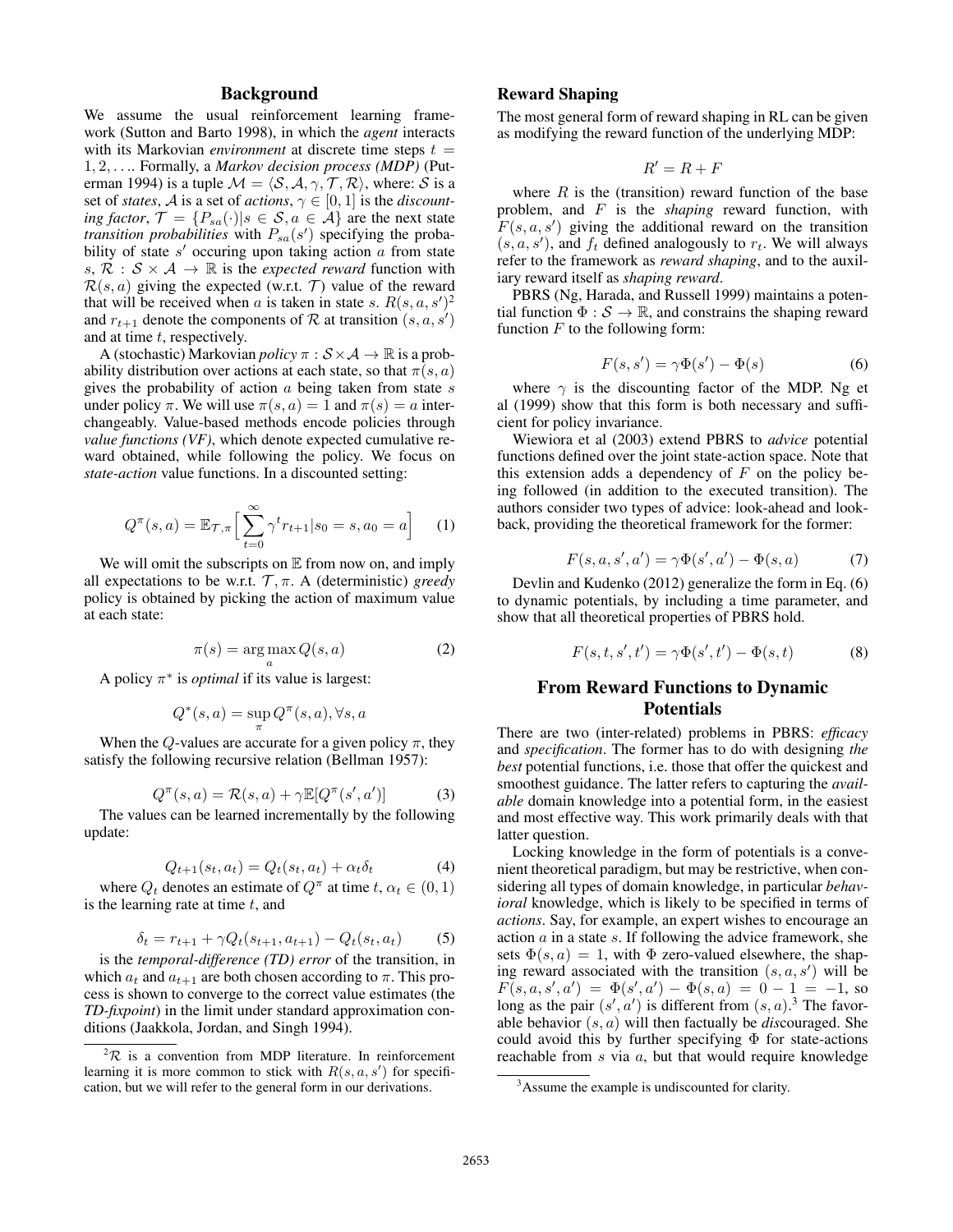of the MDP. What she would thus like to do is to be able to specify the desired *effective* shaping reward F directly, but without sacrificing optimality provided by the potentialbased framework.

This work formulates a framework to do just that. Given an arbitrary reward function  $R^{\dagger}$ , we wish to achieve  $F \approx$  $R^{\dagger}$ , while maintaining policy invariance. This question is equivalent to seeking a potential function  $\Phi$ , based on  $R^{\dagger}$ , s.t.  $F^{\Phi} \approx R^{\dagger}$ , where (and in the future) we take  $F^{\Phi}$  to mean a potential-based shaping reward w.r.t. Φ.

The core idea of our approach is to introduce a secondary (state-action) value function  $\Phi$ , which, concurrently with the main process, learns on the *negation* of the expert-provided  $R^{\dagger}$ , and use the consecutively updated values of  $\Phi_t$  as a dynamic potential function, thus making the translation into potentials *implicit*. Formally:

$$
R^{\Phi} = -R^{\dagger} \tag{9}
$$

$$
\Phi_{t+1}(s,a) = \Phi_t(s,a) + \beta_t \delta_t^{\Phi} \tag{10}
$$

$$
\delta_t^{\Phi} = r_{t+1}^{\Phi} + \gamma \Phi_t(s_{t+1}, a_{t+1}) - \Phi_t(s_t, a_t)
$$
 (11)

where  $\beta_t$  is the learning rate at time t, and  $a_{t+1}$  is chosen according to the policy  $\pi$  w.r.t. the value function  $Q$  of the main task. The shaping reward is then of the form:

$$
f_{t+1} = \gamma \Phi_{t+1}(s_{t+1}, a_{t+1}) - \Phi_t(s_t, a_t)
$$
 (12)

The intuition of the correspondence between  $R^{\dagger}$  and F lies in the relation between the Bellman equation (for  $\Phi$ ):

$$
\Phi^{\pi}(s, a) = -R^{\dagger}(s, a) + \gamma \Phi^{\pi}(s', a')
$$
 (13)

and shaping rewards from an advice potential function:

$$
F(s, a) = \gamma \Phi(s', a') - \Phi(s, a) = R^{\dagger}(s, a)
$$
 (14)

This intuition will be made more precise later.

### Theory

This section is organized at follows. First, we extend the potential-based advice framework to *dynamic* potentialbased advice, and ensure that the desired guarantees hold. (Our dynamic (potential-based) *value-function* advice is then an instance of dynamic potential-based advice.) We then turn to the question of correspondence between  $R^{\dagger}$  and F, showing that F captures  $R^{\dagger}$  in expectation. Finally, we ensure that these expectations are meaningful, by arguing convergence.

#### Dynamic Potential-Based Advice

Analogously to (Devlin and Kudenko 2012), we augment Wiewiora's look-ahead advice function (Eq. (7)) with a time parameter to obtain our dynamic potential-based advice:  $F(s, a, t, s', a', t') = \gamma \Phi(s', a', t') - \Phi(s, a, t)$ , where  $t/t'$ is the time of the agent visiting state  $s/s'$  and taking action  $a/a'$ . For notational compactness we rewrite the form as:

$$
F(s, a, s', a') = \gamma \Phi_{t'}(s', a') - \Phi_t(s, a)
$$
 (15)

where we implicitly associate s with  $s_t$ , s' with  $s_{t'}$ , and  $F(s, a, s', a')$  with  $F(s, a, t, s', a', t')$ . As with Wiewiora's framework,  $F$  is now not only a function of the transition  $(s, a, s')$ , but also the *following* action  $a'$ , which adds a dependence on the policy the agent is currently evaluating.

We examine the change in the optimal Q-values of the original MDP, resulting from adding  $F$  to the base reward function R.

$$
Q^*(s, a) = \mathbb{E}\Big[\sum_{t=0}^{\infty} \gamma^t (r_{t+1} + f_{t+1}) | s_0 = s \Big]
$$
  
\n
$$
\stackrel{(12)}{=} \mathbb{E}\Big[\sum_{t=0}^{\infty} \gamma^t (r_{t+1} + \gamma \Phi_{t+1}(s_{t+1}, a_{t+1}) -\Phi_t(s_t, a_t))\Big]
$$
  
\n
$$
= \mathbb{E}\Big[\sum_{t=0}^{\infty} \gamma^t r_{t+1}\Big] + \mathbb{E}\Big[\sum_{t=1}^{\infty} \gamma^t \Phi_t(s_t, a_t)\Big]
$$
  
\n
$$
- \mathbb{E}\Big[\sum_{t=0}^{\infty} \gamma^t \Phi_t(s_t, a_t)\Big]
$$
  
\n
$$
= \mathbb{E}\Big[\sum_{t=0}^{\infty} \gamma^t r_{t+1}\Big] - \Phi_0(s, a)
$$
  
\n(16)

Thus, once the optimal policy w.r.t.  $R + F$  is learnt, to uncover the optimal policy w.r.t. R, one may use the *biased greedy* action-selection (Wiewiora, Cottrell, and Elkan 2003) w.r.t. the *initial* values of the dynamic advice function.

$$
\pi(s) = \underset{a}{\arg\max} \left( Q(s, a) + \Phi_0(s, a) \right) \tag{17}
$$

Notice that when the advice function is initialized to 0, the biased greedy action-selection above reduces to the basic greedy policy (Eq. (2)), allowing one to use dynamic advice equally seamlessly to simple state potentials.

### Shaping in Expectation

Let  $R^{\dagger}$  be an arbitrary reward function, and let  $\Phi$  be the state-action value function that learns on  $R^{\Phi} = -R^{\dagger}$ , while following some fixed policy  $\pi$ . The shaping reward at timestep  $t$  w.r.t.  $\Phi$  as a dynamic advice function is given by:

$$
f_{t+1} = \gamma \Phi_{t+1}(s_{t+1}, a_{t+1}) - \Phi_t(s_t, a_t)
$$
  
\n
$$
= \gamma \Phi_t(s_{t+1}, a_{t+1}) - \Phi_t(s_t, a_t)
$$
  
\n
$$
+ \gamma \Phi_{t+1}(s_{t+1}, a_{t+1}) - \gamma \Phi_t(s_{t+1}, a_{t+1})
$$
  
\n
$$
\stackrel{(1)}{=} \delta_t^{\Phi} - r_{t+1}^{\Phi} + \gamma \Delta \Phi(s_{t+1}, a_{t+1})
$$
  
\n
$$
= r_{t+1}^{\dagger} + \delta_t^{\Phi} + \gamma \Delta \Phi(s_{t+1}, a_{t+1})
$$
\n(18)

Now assume the process has converged to the TD-fixpoint  $\Phi^{\pi}$ . Then:

$$
F(s, a, s', a') = \gamma \Phi^{\pi}(s', a') - \Phi^{\pi}(s, a)
$$
  
\n
$$
\stackrel{(3)}{=} \gamma \Phi^{\pi}(s', a')
$$
  
\n
$$
-\mathcal{R}^{\Phi}(s, a) - \gamma \mathbb{E}[\Phi^{\pi}(s', a')]
$$
  
\n
$$
\stackrel{(9)}{=} \mathcal{R}^{\dagger}(s, a)
$$
  
\n
$$
+\gamma(\Phi^{\pi}(s', a') - \mathbb{E}[\Phi^{\pi}(s', a')])
$$
  
\n(19)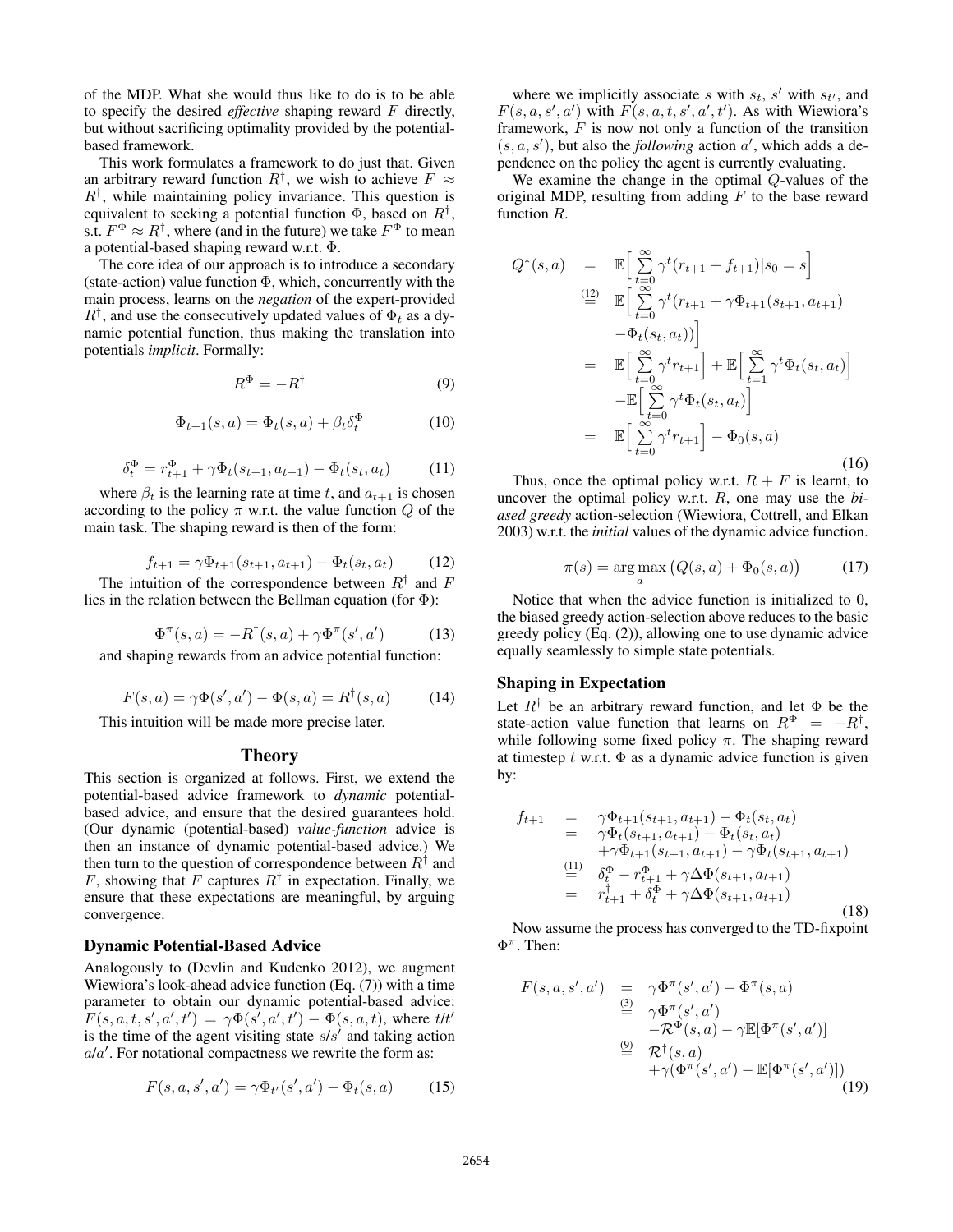Thus, we obtain that the shaping reward  $F$  w.r.t. the converged values Φ π , reflects the *expected* designer reward  $\mathcal{R}^{\dagger}(s, a)$  plus a bias term, which measures how different the sampled next state-action value is from the expected next state-action value. This bias will at each transition further encourage transitions that are "better than expected" (and vice versa), similarly, e.g., to "better-than-average" (and vice versa) rewards in R-learning (Schwartz 1993).

To obtain the *expected* shaping reward  $\mathcal{F}(s, a)$ , we take the expectation w.r.t. the transition matrix  $\mathcal{T}$ , and the policy  $\pi$  with which  $a'$  is chosen.

$$
\mathcal{F}(s, a) = \mathbb{E}[F(s, a, s', a')]
$$
  
\n
$$
= \mathcal{R}^{\dagger}(s, a) + \gamma \mathbb{E}[\Phi^{\pi}(s', a') - \mathbb{E}[\Phi^{\pi}(s', a')]]
$$
  
\n
$$
= \mathcal{R}^{\dagger}(s, a)
$$
\n(20)

Thus, Eq. (18) gives the shaping reward while  $\Phi$ 's are not yet converged, (19) gives the component of the shaping reward on a transition after  $\Phi^{\pi}$  are correct, and (20) establishes the equivalence of  $\mathcal F$  and  $\mathcal R^\dagger$  in expectation.<sup>4</sup>

#### Convergence of  $\Phi$

If the policy  $\pi$  is fixed, and the  $Q^{\pi}$ -estimates are correct, the expectations in the previous section are welldefined, and Φ converges to the TD-fixpoint. However,  $\Phi$  is learnt at the same time as  $Q$ . This process can be shown to converge by formulating the framework on two timescales (Borkar 1997), and using the ODE method of Borkar and Meyn  $(2000)$ . We thus require<sup>5</sup> the step size schedules  $\{\alpha_t\}$  and  $\{\beta_t\}$  satisfy the following:

$$
\lim_{t \to \infty} \frac{\alpha_t}{\beta_t} = 0 \tag{21}
$$

 $Q$  and  $\Phi$  correspond to the slower and faster timescales, respectively. Given that step-size schedule difference, we can rewrite the iterations (for  $Q$  and  $\Phi$ ) as one iteration, with a combined parameter vector, and show that the assumptions (A1)-(A2) from Borkar and Meyn (2000) are satisfied, which allows to apply their Theorem 2.2. This analysis is analogous to that of convergence of TD with Gradient Correction (Theorem 2 in (Sutton et al. 2009)), and is left out for clarity of exposition.

Note that this convergence is needed to assure that  $\Phi$  indeed captures the expert reward function  $R^{\dagger}$ . The form of general dynamic advice from Eq. (15) itself does not pose any requirements on the convergence properties of  $\Phi$  to guarantee policy invariance.

# **Experiments**

We first demonstrate our method correctly solving a gridworld task, as a simplified instance of the bicycle problem. We then assess the practical utility of our framework on a larger cart-pole benchmark, and show that our dynamic (PB)

VF advice approach beats other methods that use the same domain knowledge, as well as a popular static shaping w.r.t. a different heuristic.

## Grid-World

The problem described is a minimal working example of the bicycle problem (Randløv and Alstrøm 1998), illustrating the issue of positive reward cycles.

Given a  $20 \times 20$  grid, the goal is located at the bottom right corner (20, 20). The agent must reach it from its initial position  $(0, 0)$  at the top left corner, upon which event it will receive a positive reward. The reward on the rest of the transitions is 0. The actions correspond to the 4 cardinal directions, and the state is the agent's position coordinates  $(x, y)$  in the grid. The episode terminates when the goal was found, or when 10000 steps have elapsed.

Given approximate knowledge of the problem, a natural heuristic to encourage is transitions that move the agent to the right, or down, as they are to advance the agent closer to the goal. A reward function  $R^{\dagger}$  encoding this heuristic can be defined as

$$
R^{\dagger}(s, right) = R^{\dagger}(s, down) = c, c \in \mathbb{R}^+, \forall s
$$

When provided naïvely (i.e. with  $F = R^{\dagger}$ ), the agent is at a risk of getting "distracted": getting stuck in a positive reward cycle, and never reaching the goal. We apply our framework, and learn the corresponding Φ w.r.t.  $R^{\Phi} = -R^{\dagger}$ , setting F accordingly (Eq. (12)). We compare that setting with the base learner and with the non-potentialbased naïve learner.<sup>6</sup>

Learning was done via Sarsa with  $\epsilon$ -greedy action selection,  $\epsilon = 0.1$ . The learning parameters were tuned to the following values:  $\gamma = 0.99$ ,  $c = 1$ ,  $\alpha_{t+1} = \tau \alpha_t$  decaying exponentially (so as to satisfy the condition in Eq. (21)), with  $\alpha_0 = 0.05$ ,  $\tau = 0.999$  and  $\beta_t = 0.1$ .

We performed 50 independent runs, 100 episodes each (Fig. 1(a)). Observe that the performance of the (non-PB) agent learning with  $F = R^{\dagger}$  actually got *worse* with time, as it discovered a positive reward cycle, and got more and more disinterested in finding the goal. Our agent, armed with the same knowledge, used it properly (in a true potential-based manner) and the learning was accelerated significantly, compared to the base agent.

#### Cart-Pole

We now evaluate our approach on a more difficult cart-pole benchmark (Michie and Chambers 1968). The task is to balance a pole on top a moving cart for as long as possible. The (continuous) state contains the angle  $\xi$  and angular velocity  $\xi$  of the pole, and the position x and velocity x of the cart.

<sup>&</sup>lt;sup>4</sup>Note that function approximation will introduce an (unavoidable) approximation-error term in these equations.

<sup>&</sup>lt;sup>5</sup>In addition to the standard stochastic approximation assumptions, common to all TD algorithms.

<sup>&</sup>lt;sup>6</sup>To illustrate our point more clearly in the limited space, we omit the *static* PB variant with (state-only) potentials  $\Phi(x, y)$  =  $x+y$ . It depends on a different type of knowledge (about the state), while this experiment compares two ways to utilize the behavioral reward function  $R^{\dagger}$ . The static variant does not require learning, and hence performs better in the beginning.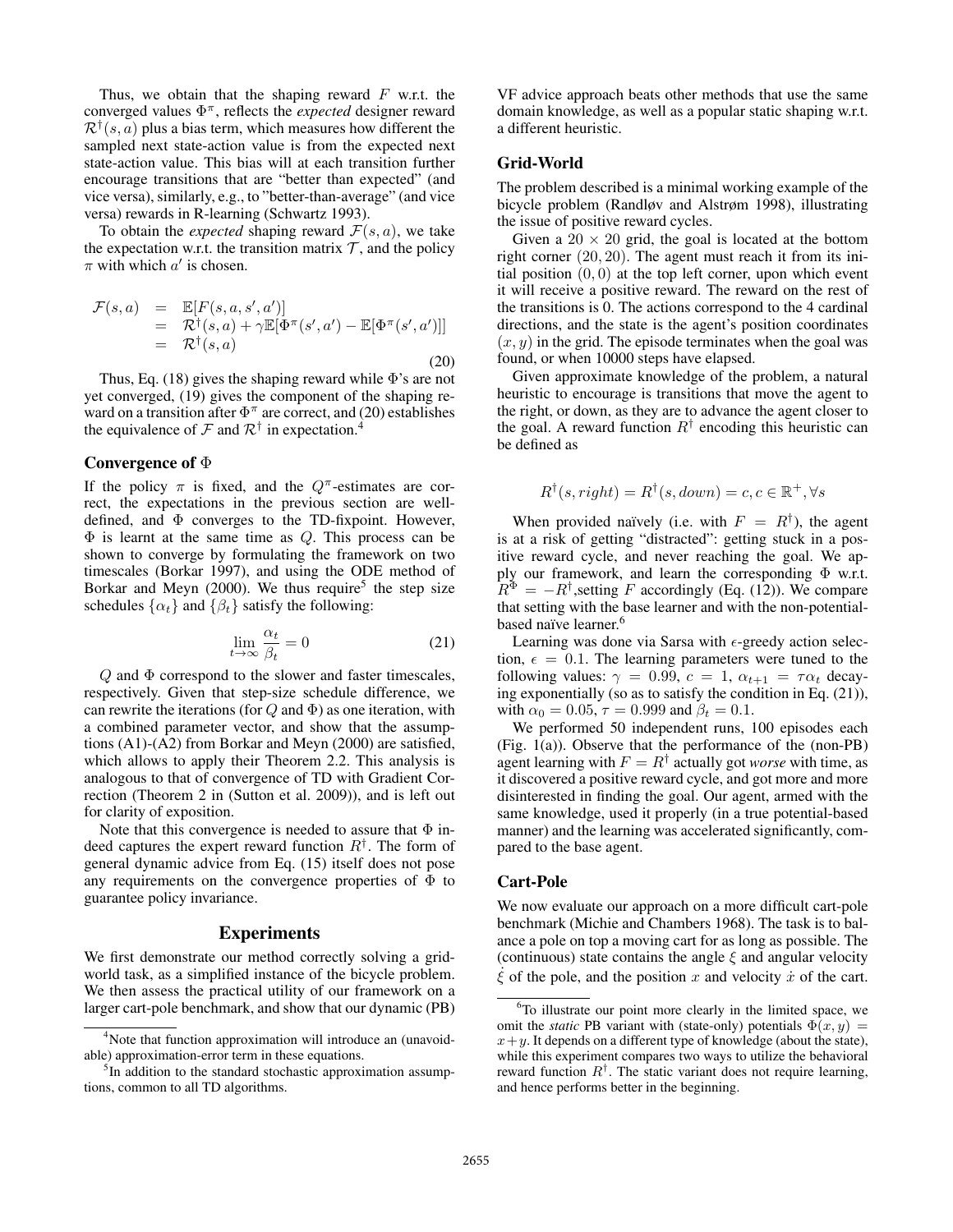

Figure 1: Mean learning curves. Shaded areas correspond to the 95% confidence intervals. The plot is smoothed by taking a running average of 10 episodes. (a) The same reward function added directly to the base reward function (non-PB advice) diverges from the optimal policy, whereas our automatic translation to dynamic-PB advice accelerates learning significantly. (b) Our dynamic (PB) VF advice learns to balance the pole the soonest, and has the lowest variance.

There are two actions: a small positive and a small negative force applied to the cart. A pole falls if  $|\xi| > \frac{\pi}{4}$ , which terminates the episode. The track is bounded within  $[-4, 4]$ , but the sides are "soft"; the cart does not crash upon hitting them. The reward function penalizes a pole drop, and is 0 elsewhere. An episode terminates successfully, if the pole was balanced for 10000 steps.

An intuitive behavior to encourage is moving the cart to the right (or left) when the pole is leaning rightward (or leftward). Let  $o : \mathcal{S} \times \mathcal{A} \rightarrow \{0,1\}$  be the indicator function denoting such orientation of state s and action a. A reward function to encompass the rule can then be defined as:

$$
R^{\dagger}(s, a) = o(s, a) \times c, c \in \mathbb{R}^+
$$

We compare the performance of our agent to the base learner and two other reward shaping schemes that reflect the same knowledge about the desired behavior, and one that uses different knowledge (about the angle of the pole).<sup>7</sup> The variants are described more specifically below:

- 1. (Base) The base learner,  $F_1 := 0$ .
- 2. (Non-PB advice) Advice is received simply by adding  $R^{\dagger}$ to the main reward function,  $F_2 := R^{\dagger}$ . This method will lose some optimal policies.
- 3. (Myopic PB advice) Potentials are initialized and maintained with  $R^{\dagger}$ , i.e.  $F_3 := F^{\Phi}$  with  $\Phi = R^{\dagger}$ . This is closest to Wiewiora's look-ahead advice framework.
- 4. (Static PB shaping with angle) The agent is penalized proportionally to the angle with which it deviates from equilibrium.  $F_4 := F^{\Phi}$  with  $\Phi \sim -|\xi|^2$ .

5. (Dynamic (PB) VF advice) We learn  $\Phi$  as a value function w.r.t.  $R^{\Phi} = -R^{\dagger}$ , and set  $F_5 = F^{\Phi}$  accordingly (Eq. (12)).

We used tile coding (Sutton and Barto 1998) with 10 tilings of  $10 \times 10$  to represent the continuous state. Learning was done via Sarsa( $\lambda$ ) with eligibility traces and  $\epsilon$ -greedy action selection,  $\epsilon = 0.1$ . The learning parameters were tuned to the following:  $\lambda = 0.9$ ,  $c = 0.1$ ,  $\alpha_{t+1} = \tau \alpha_t$ decaying exponentially (so as to satisfy the condition in Eq. (21)), with  $\alpha_0 = 0.05$ ,  $\tau = 0.999$ , and  $\beta_t = 0.2$ . We found  $\gamma$  to affect the results differently across variants, with the following best values:  $\gamma_1 = 0.8$ ,  $\gamma_2 = \gamma_3 = \gamma_4 = 0.99$ ,  $\gamma_5 = 0.4$ . M<sub>i</sub> is then the MDP  $\langle S, A, \gamma_i, T, R + F_i \rangle$ . Fig. 1(b) gives the comparison across  $\mathcal{M}_i$  (i.e. the best  $\gamma$ values for each variant), whereas Table 1 also contains the comparison w.r.t. the base value  $\gamma = \gamma_1$ .

We performed 50 independent runs of 100 episodes each (Table 1). Our method beats the alternatives in both fixed and tuned  $\gamma$  scenarios, converging to the optimal policy reliably after 30 episodes in the latter (Fig.  $1(b)$ ). Paired t-tests on the sums of steps of all episodes per run for each pair of variants confirm all variants as significantly different with  $p < 0.05$ . Notice that the non-potential-based variant for this problem does not perform as poorly as on the grid-world task. The reason for this is that getting stuck in a positive reward cycle can be *good* in cart-pole, as the goal is to continue the episode for as long as possible. However, consider the policy that achieves keeping the pole at an equilibrium (at  $\xi = 0$ ). While clearly optimal in the original task, this policy will not be optimal in  $\mathcal{M}_2$ , as it will yield 0 additional rewards.

## **Discussion**

**Choice of**  $R^{\dagger}$  The given framework is general enough to capture any form of the reward function  $R^{\dagger}$ . Recall, however, that  $\mathcal{F} = \mathcal{R}^{\dagger}$  holds *after*  $\Phi$  values have converged.

 $7$ Note that unlike our behavioral encouragement, the angle shaping requires *precise* information about the state, which is more demanding in a realistic setup, where the advice comes from an external observer.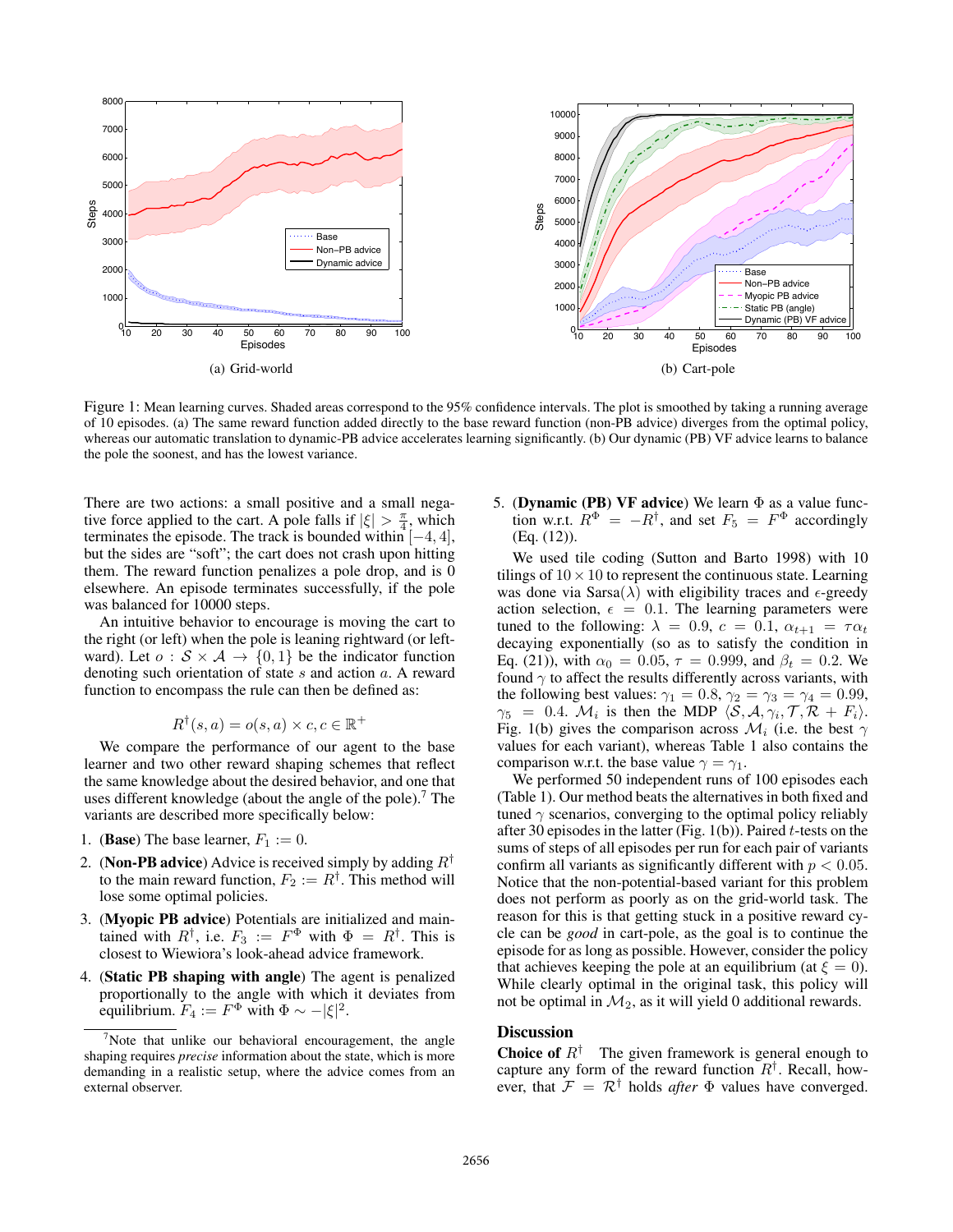Table 1: Cart-pole results. Performance is indicated with standard error. The final performance refers to the last 10% of the run. Dynamic (PB) VF advice has the highest mean, and lowest variance both in tuned and fixed  $\gamma$  scenarios, and is the most robust, whereas myopic shaping proved to be especially sensitive to the choice of  $\gamma$ .

|                        | Best $\gamma$ values |                    | Base $\gamma = 0.8$ |                    |
|------------------------|----------------------|--------------------|---------------------|--------------------|
| Variant                | Final                | Overall            | Final               | Overall            |
| <b>Base</b>            | $5114.7 \pm 188.7$   | $3121.8 \pm 173.6$ | $5114.7 + 165.4$    | $3121.8 + 481.3$   |
| Non-PB advice          | $9511.0 \pm 37.2$    | $6820.6 + 265.3$   | $6357.1 + 89.1$     | $3405.2 + 245.2$   |
| Myopic PB shaping      | $8618.4 \pm 107.3$   | $3962.5 + 287.2$   | $80.1 + 0.3$        | $65.8 + 0.9$       |
| <b>Static PB</b>       | $9860.0 \pm 56.1$    | $8292.3 \pm 261.6$ | $3744.6 \pm 136.2$  | $2117.5 \pm 102.0$ |
| Dynamic (PB) VF advice | $9982.4 + 18.4$      | $9180.5 \pm 209.8$ | $8662.2 + 60.9$     | $5228.0 \pm 274.0$ |

Thus, the simpler the provided reward function  $R^{\dagger}$ , the sooner will the effective shaping reward capture it. In this work, we have considered reward functions  $R^{\dagger}$  of the form  $R^{\dagger}(B) = c, c > 0$ , where B is the set of encouraged behavior transitions. This follows the convention of shaping in psychology, where punishment is *implicit* as absence of positive encouragement. Due to the expectation terms in  $F$ , we expect such form (of all-positive, or all-negative  $R^{\dagger}$ ) to be more robust. Another assumption is that all encouraged behaviors are encouraged equally; one may easily extend this to varying preferences  $c_1 < \ldots < c_k$ , and consider a choice between expressing them within a single reward function, or learning a separate value function for each signal  $c_i$ .

**Role of discounting** Discounting factors  $\gamma$  in RL determine how heavily the future rewards are discounted, i.e. the *reward horizon*. Smaller γ's (i.e. heavier discounting) yield quicker convergence, but may be insufficient to convey longterm goals. In our framework, the value of  $\gamma$  plays two separate roles in the learning process, as it is shared between Φ and  $Q$ . Firstly, it determines how quickly  $\Phi$  values converge. Since we are only interested in the *difference* of consecutive Φ-values, smaller  $\gamma$ 's provide a more stable estimate, without losses. On the other hand, if the value is too small, Q will lose sight of the long-term rewards, which is detrimental to performance, if the rewards are for the base task alone. We, however, are considering the *shaped* rewards. Since shaped rewards provide informative immediate feedback, it becomes less important to look far ahead into the future. This notion is formalized by Ng (2003), who proves (in Theorem 3) that a "good" potential function shortens the reward horizon of the original problem. Thus  $\gamma$ , in a sense, balances the stability of learning Φ with the length of the shaped reward horizon of Q.

### Related Work

The correspondence between value and potential functions has been known since the conceivement of the latter. Ng et al (1999) point out that the optimal potential function is the true value function itself (as in that case the problem reduces to learning the trivial zero value function). With this insight, there have been attempts to simultaneously learn the base value function at coarser and finer granularities (of function approximation), and use the (quicker-to-converge) former as a potential function for the latter (Grzes and Kudenko 2008). Our approach is different in that our value functions learn on

*different* rewards with the same state representation, and it tackles the question of *specification* rather than *efficacy*.

On the other hand, there has been a lot of research in human-provided advice (Thomaz and Breazeal 2006), (Knox et al. 2012). This line of research (*interactive shaping*) typically uses the human advice component heuristically as a (sometimes annealed) additive component in the reward function, which does not follow the potential-based framework (and thus does not preserve policies). Knox and Stone (2012) do consider PBRS as one of their methods, but (a) stay strictly myopic (similar to the third variant in the cart-pole experiment), and (b) limit to state potentials. Our approach is different in that it incorporates the external advice through a *value function*, and stays entirely sound in the PBRS framework.

# Conclusions and Outlook

In this work, we formulated a framework which allows to specify the *effective* shaping reward directly. Given an arbitrary reward function, we learned a secondary value function, w.r.t. a variant of that reward function, concurrently to the main task, and used the consecutive estimates of that value function as dynamic advice potentials. We showed that the shaping reward resulting from this process captures the input reward function in expectation. We presented empirical evidence that the method behaves in a true potentialbased manner, and that such encoding of the behavioral domain knowledge speeds up learning significantly more, compared to its alternatives. The framework induces little added complexity: the maintenance of the auxiliary value function is linear in time and space (Modayil et al. 2012), and, when initialized to 0, the optimal base value function is unaffected.

We intend to further consider inconsistent reward functions, with an application to humans directly providing advice. The challenges are then to analyze the expected effective rewards, as the convergence of a TD-process w.r.t. inconsistent rewards is less straightforward. In this work we identified the secondary discounting factor  $\gamma^{\Phi}$  with the primary  $\gamma$ . This need not be the case, in general:  $\gamma^{\Phi} = \nu \gamma$ . Such modification adds an extra term Φ-term into Eq. (20), potentially offering gradient guidance, which is useful if the expert reward is sparse.